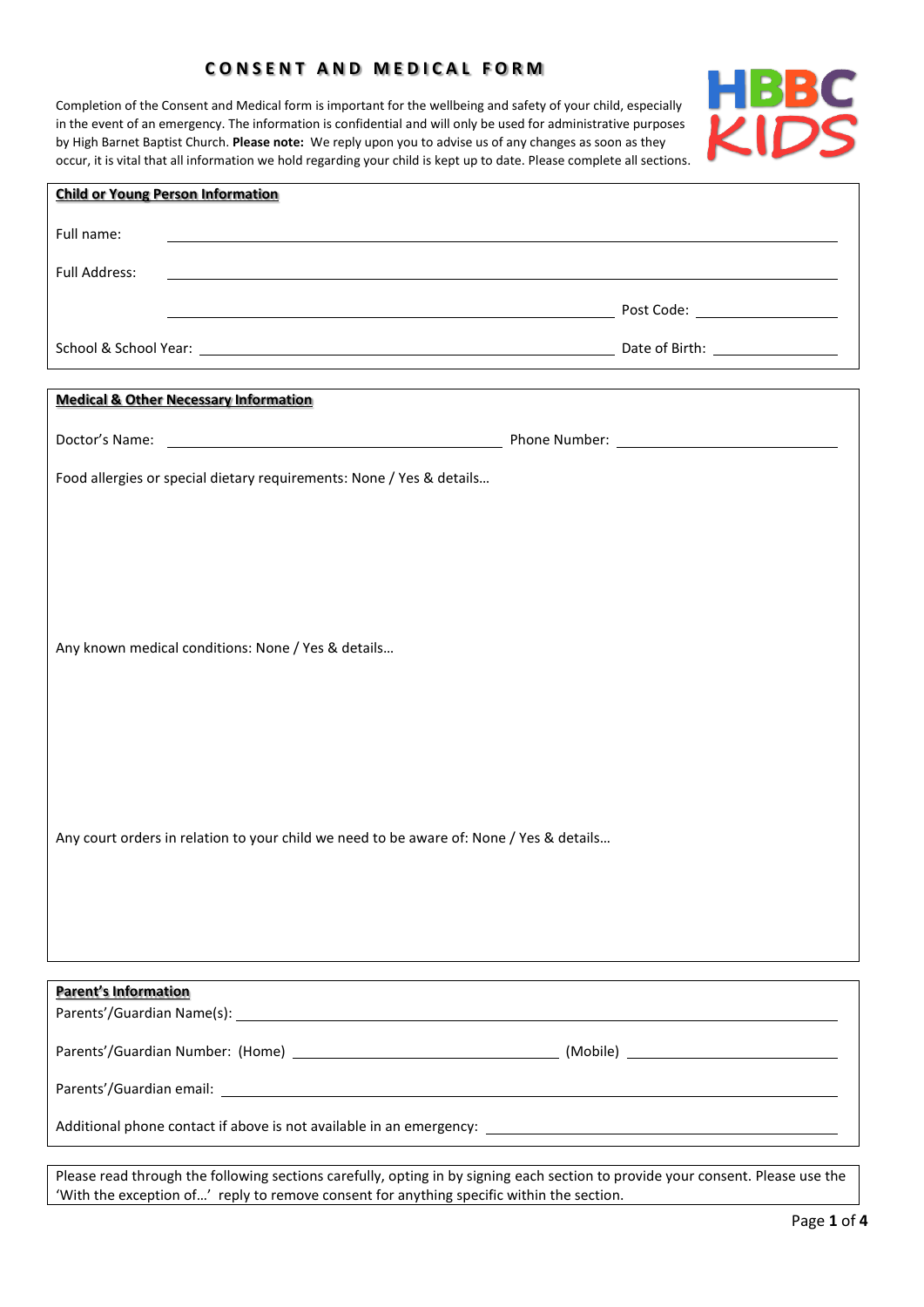# **Parental/Guardian Consent**

I give permission for the above-named young person to attend and take part in any events organised by the High Barnet Baptist Church Children's Team (Also known as HBBC Kids Team) and for this information to be stored electronically.

I authorise the HBBC Kids Team leaders:

- A. To administer prescribed and non-prescribed medication in an emergency if parents cannot be contacted.
- B. To sign on my behalf any written form of consent if required by medical authorities, on the understanding that all effort has been made to contact me.
- C. To permit leaders with two years full licence and comprehensive insurance to transport my child.

### I understand that:

- D. by attending this group my child will be involved in teaching and discussion around the Christian faith.
- E. if my child grossly misbehaves during HBBC Kids Team activities, then the main leader in charge may forbid them from further participation and require me to collect them at my own expense.
- F. any deliberate or accidental damage to property caused by my child will be my responsibility to pay for.

| With the exception of   |       |
|-------------------------|-------|
| Signed: Parent/Guardian |       |
|                         | Date: |

**CODE OF CONDUCT** [To be completed by parent/guardian and child attending, if child is in Primary or Secondary School]

## **HBBC Kids Rules:**

We expect all attending to follow our 4 simple rules:

- Rule 1: Respect Leaders and Each Other
- Rule 2: Listen and Obey every instruction
- Rule 3: Look After Each Other
- Rule 4: Have Fun

# **HBBC Kids Disciplinary Action**

HBBC Kids uses a 3-step disciplinary system. If a Child continually breaks the rules during any session, then disciplinary actions may occur. The 3 steps will automatically restart at the beginning of every session.

Our 3-step system:

- 1<sup>st</sup> Step = Verbal Warning
- 2<sup>nd</sup> Step = Verbal Warning + Timeout
- 3<sup>rd</sup> Step = Return to Parents/Guardian (if able)

Upon being sent back to parents we will explain any bad behaviour. If this conduct is repeated the Event Leader may require a discussion with Parents/Guardians and a member of the Church Leadership. If at any time behaviour becomes a health and safety issue, immediate action may be taken that may include the child being banned for a specific time.

### **Declarations**

Child:

- I have read the rules and accept to be held responsible for maintaining them.
- I have read and agree to any disciplinary actions should my behaviour not reflect the rules listed above.

Signed: Child (attendee) Date: Parent/Guardian:

- I agree to make sure my child is aware of and follows these rules.
- I agree to support the team with any outcome or disciplinary action.

Signed: Parent/Guardian Date: Date: Date: Date: Date: Date: Date: Date: Date: Date: Date: Date: Date: Date: Date: Date: Date: Date: Date: Date: Date: Date: Date: Date: Date: Date: Date: Date: Date: Date: Date: Date: Date: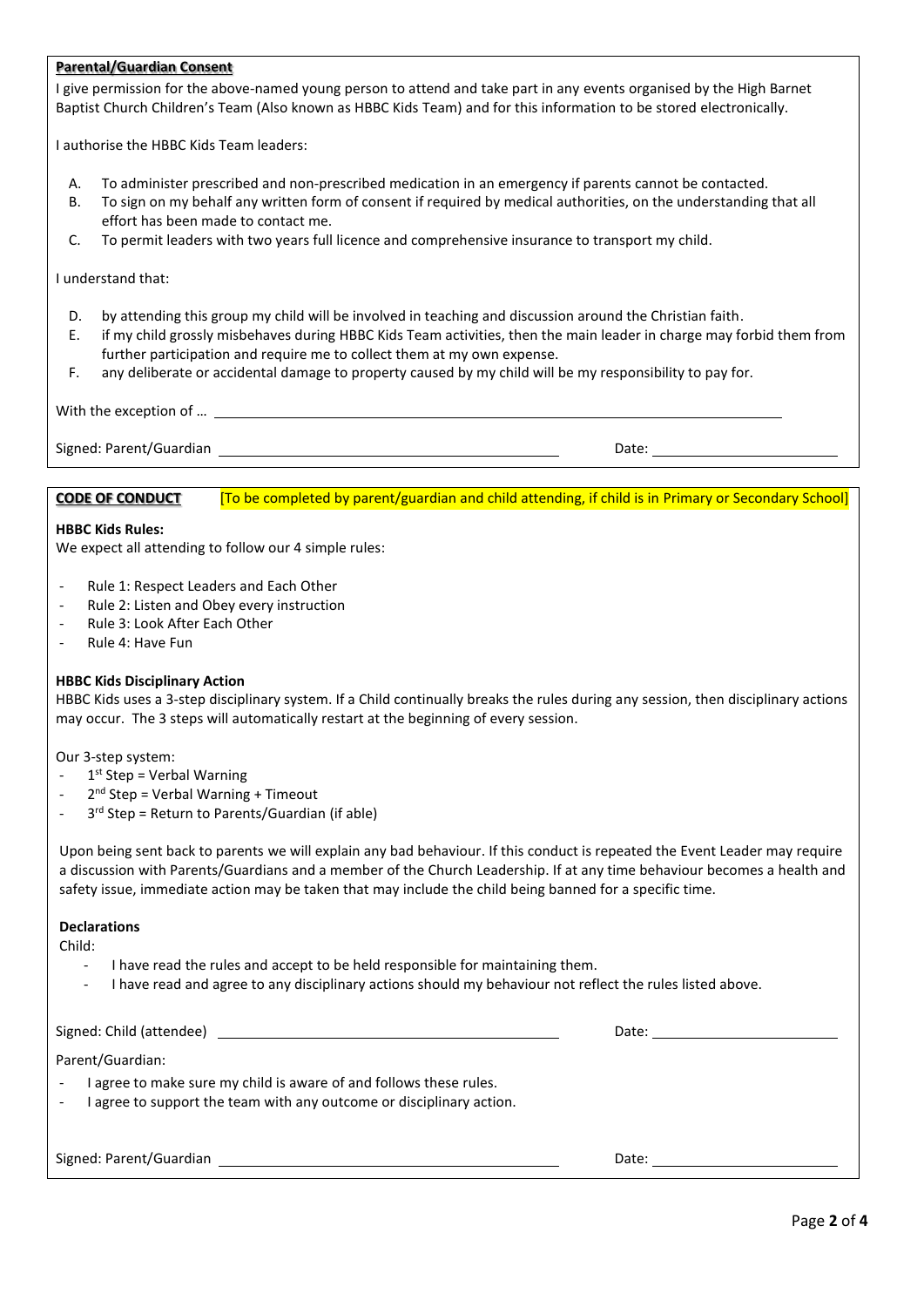Groups at HBBC Kids occasionally organise activities away from the Church. We are obliged to ask for parental consent for anyone under 18 to take part. We therefore require your general consent for your Child to participate in these activities. We will always notify parents/guardians beforehand of any outings.

Some of the more regular events we run are:

- Games on the Green or in local parks, such as Hadley Green, or Old Court House Recreation Ground.
- Treasure Hunts and other organised games in the Barnet High Street area, sometimes followed by a Barbecue.
- Other nights out such as Bowling at the Hollywood Bowl, other church-led events and more.

Unless stated otherwise, all activities are run within the group's normal opening times. All activities are supervised by Leaders and Helpers who are DBS checked. For more major events such as weekends away or day trips, we will always ask for specific parental consent as part of the application process.

For all External Activities HBBC Kids Code of Conduct will apply and all reasonable and necessary precautions will be taken in relation to your child's safety. However, safety cannot be guaranteed.

By providing your consent below you give permission for your child to take part in External Activities.

I consent for my child \_\_\_\_\_\_\_\_\_\_\_\_\_\_\_\_\_\_\_\_\_\_\_\_\_\_\_\_\_\_\_\_(name in print) to be part of all HBBC Kids activities under the above terms and give my full support to the Leaders of these events.

Signed: Parent/Guardian Date: Date: Date: Date: Date: Date: Date: Date: Date: Date: Date: Date: Date: Date: Date: Date: Date: Date: Date: Date: Date: Date: Date: Date: Date: Date: Date: Date: Date: Date: Date: Date: Date:

#### **Image Consent**

To comply with the Data Protection Act 1998, we need your permission before we can photograph or make any recordings of your child. Occasionally, we may wish to take photographs and/or videos of your child and other young people during their attendance at the various groups and events which we may use for the following: our church notice sheet and other printed publications we produce, in displays and on our website. We may also make video or webcam recordings for training, external advertising, or other church use. If any photographs or video containing your child's image are to be used for any media outside of the High Barnet Baptist Church domains listed above, we will contact you for specific permission.

### **Conditions of use:**

- 1. This form is active from the date you sign. Please write to the church if you wish to withdraw consent at any time.
- 2. The images we take will be of activities that show the church and children in a positive light.
- 3. Embarrassing or distressing images will not be used. The images will not be associated with negative or sensitive issues.
- 4. We may use group photographs or footage with very general labels. Full names will never be used.
- 5. We will only use images of children who are suitably dressed.
- 6. We will make every effort to ensure that we do not allow images to be taken of any child for whom we do not have permission or who is 'at risk' or disallowed from having their photographs taken for legal or social reasons.
- 7. We will take all reasonable measures to ensure the images are used solely for the purposes for which they are intended. However we cannot guarantee this and take no responsibility for the way images are used by other websites or publishers or for any consequences arising from publication. Please note that websites can be viewed throughout the world and not just in the United Kingdom where UK law applies. In giving your consent you understand that images may be used in printed and electronic form.

| With the exception of   |       |
|-------------------------|-------|
|                         |       |
| Signed: Parent/Guardian | Date: |